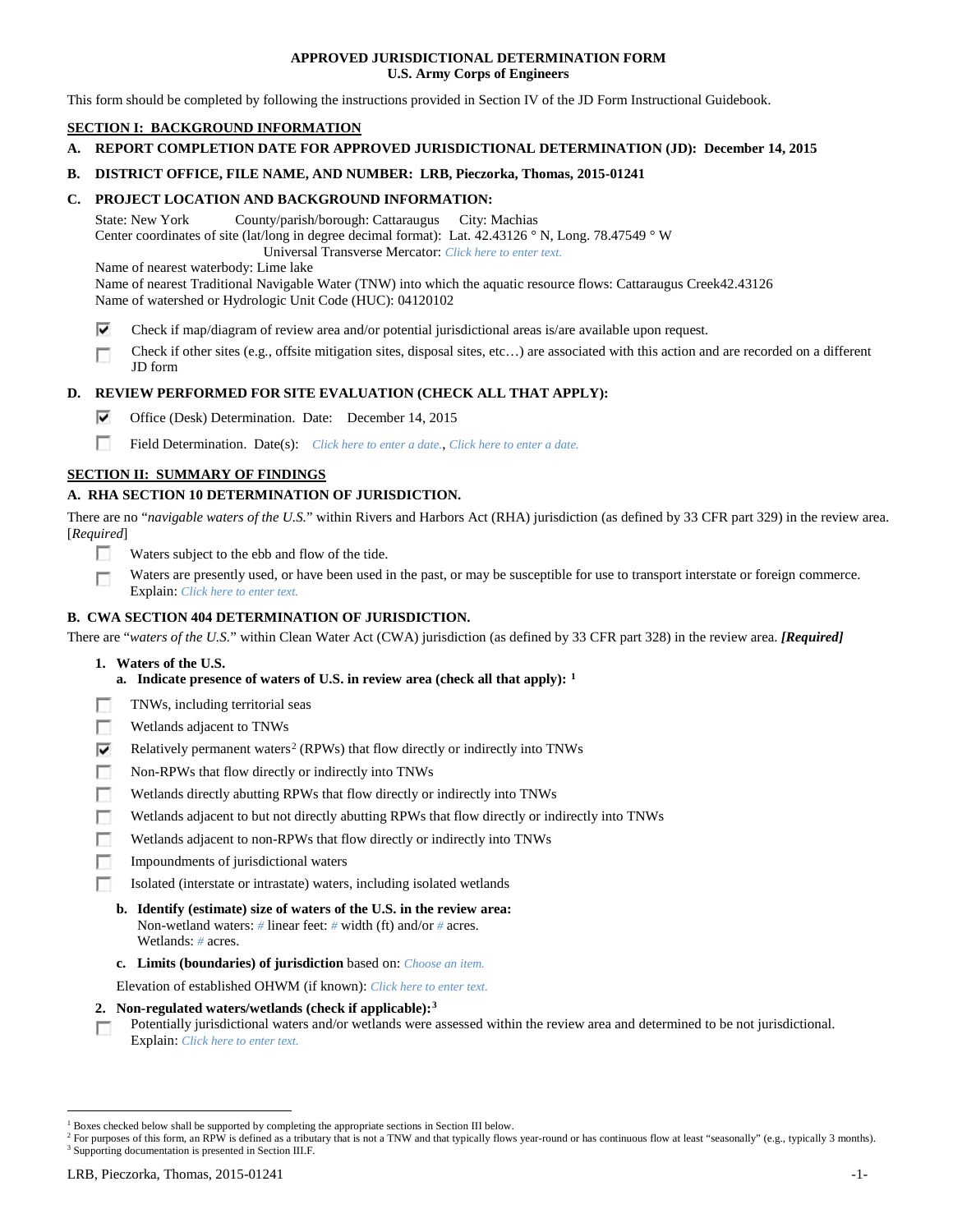# **SECTION III: CWA ANALYSIS**

#### **A. TNWs AND WETLANDS ADJACENT TO TNWs**

**The agencies will assert jurisdiction over TNWs and wetlands adjacent to TNWs. If the aquatic resource is a TNW, complete Section III.A.1 and Section III.D.1. only; if the aquatic resource is a wetland adjacent to a TNW, complete Sections III.A.1 and 2 and Section III.D.1.; otherwise, see Section III.B below**.

- **1. TNW**  Identify TNW: *Click here to enter text.*
	- Summarize rationale supporting determination: *Click here to enter text.*
- **2. Wetland adjacent to TNW** Summarize rationale supporting conclusion that wetland is "adjacent": *Click here to enter text.*

## **B. CHARACTERISTICS OF TRIBUTARY (THAT IS NOT A TNW) AND ITS ADJACENT WETLANDS (IF ANY):**

**This section summarizes information regarding characteristics of the tributary and its adjacent wetlands, if any, and it helps determine whether or not the standards for jurisdiction established under Rapanos have been met.** 

**The agencies will assert jurisdiction over non-navigable tributaries of TNWs where the tributaries are "relatively permanent waters" (RPWs), i.e. tributaries that typically flow year-round or have continuous flow at least seasonally (e.g., typically 3 months). A wetland that directly abuts an RPW is also jurisdictional. If the aquatic resource is not a TNW, but has year-round (perennial) flow, skip to Section III.D.2. If the aquatic resource is a wetland directly abutting a tributary with perennial flow, skip to Section III.D.4.**

**A wetland that is adjacent to but that does not directly abut an RPW requires a significant nexus evaluation. Corps districts and EPA regions will include in the record any available information that documents the existence of a significant nexus between a relatively permanent tributary that is not perennial (and its adjacent wetlands if any) and a traditional navigable water, even though a significant nexus finding is not required as a matter of law.**

**If the waterbody[4](#page-1-0) is not an RPW, or a wetland directly abutting an RPW, a JD will require additional data to determine if the waterbody has a significant nexus with a TNW. If the tributary has adjacent wetlands, the significant nexus evaluation must consider the tributary in combination with all of its adjacent wetlands. This significant nexus evaluation that combines, for analytical purposes, the tributary and all of its adjacent wetlands is used whether the review area identified in the JD request is the tributary, or its adjacent wetlands, or both. If the JD covers a tributary with adjacent wetlands, complete Section III.B.1 for the tributary, Section III.B.2 for any onsite wetlands, and Section III.B.3 for all wetlands adjacent to that tributary, both onsite and offsite. The determination whether a significant nexus exists is determined in Section III.C below.**

**1. Characteristics of non-TNWs that flow directly or indirectly into TNW**

**(i) General Area Conditions:**

Watershed size: *# Choose an item.* Drainage area: *# Choose an item.*

Average annual rainfall: *#* inches Average annual snowfall: *#* inches

#### **(ii) Physical Characteristics:**

- (a) Relationship with TNW:
	- Tributary flows directly into TNW.

n Tributary flows through *Choose an item.* tributaries before entering TNW.

Project waters are *Choose an item.* river miles from TNW. Project waters are *Choose an item.* river miles from RPW. Project waters are *Choose an item.* aerial (straight) miles from TNW. Project waters are *Choose an item.* aerial (straight) miles from RPW. Project waters cross or serve as state boundaries. Explain: *Click here to enter text.*

Identify flow route to TNW[5:](#page-1-1) *Click here to enter text.* Tributary stream order, if known: *Click here to enter text.*

(b) General Tributary Characteristics (check all that apply):

**Tributary** is: Natural

- Artificial (man-made). Explain: *Click here to enter text.*
- Manipulated (man-altered). Explain: *Click here to enter text.*

<span id="page-1-1"></span><span id="page-1-0"></span><sup>&</sup>lt;sup>4</sup> Note that the Instructional Guidebook contains additional information regarding swales, ditches, washes, and erosional features generally and in the arid West. <sup>5</sup> Flow route can be described by identifying, e.g., tributary a, which flows through the review area, to flow into tributary b, which then flows into TNW.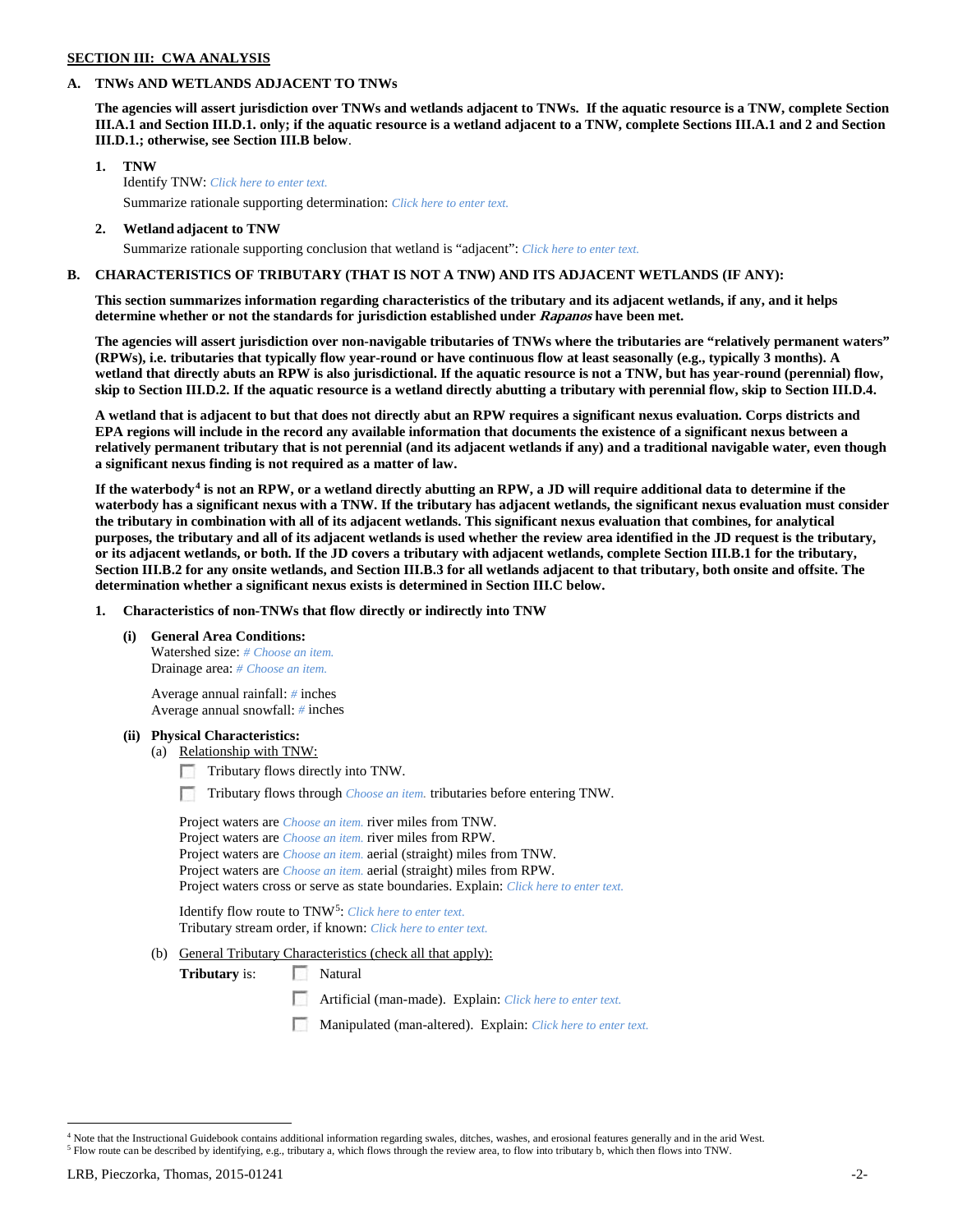|     |       | <b>Tributary</b> properties with respect to top of bank (estimate):<br>Average width: # feet<br>Average depth: # feet<br>Average side slopes: Choose an item.                                                     |     |                                                     |                      |                                                |                                                                                                                                                        |
|-----|-------|-------------------------------------------------------------------------------------------------------------------------------------------------------------------------------------------------------------------|-----|-----------------------------------------------------|----------------------|------------------------------------------------|--------------------------------------------------------------------------------------------------------------------------------------------------------|
|     |       | Primary tributary substrate composition (check all that apply):                                                                                                                                                   |     |                                                     |                      |                                                |                                                                                                                                                        |
|     |       | Silts                                                                                                                                                                                                             |     | Sands                                               |                      |                                                | Concrete                                                                                                                                               |
|     |       | Cobbles                                                                                                                                                                                                           |     | Gravel                                              |                      |                                                | Muck                                                                                                                                                   |
|     |       | Bedrock                                                                                                                                                                                                           | LS. | Vegetation. Type/% cover: Click here to enter text. |                      |                                                |                                                                                                                                                        |
|     |       | Other. Explain: Click here to enter text.                                                                                                                                                                         |     |                                                     |                      |                                                |                                                                                                                                                        |
| (c) | Flow: | Presence of run/riffle/pool complexes. Explain: Click here to enter text.<br>Tributary geometry: Choose an item.<br>Tributary gradient (approximate average slope): #%<br>Tributary provides for: Choose an item. |     |                                                     |                      |                                                | Tributary condition/stability [e.g., highly eroding, sloughing banks]. Explain: Click here to enter text.                                              |
|     |       | Estimate average number of flow events in review area/year: Choose an item.<br>Describe flow regime: Click here to enter text.<br>Other information on duration and volume: Click here to enter text.             |     |                                                     |                      |                                                |                                                                                                                                                        |
|     |       | <b>Surface flow is:</b> Choose an item. <b>Characteristics:</b> Click here to enter text.                                                                                                                         |     |                                                     |                      |                                                |                                                                                                                                                        |
|     |       | Subsurface flow: Choose an item. Explain findings: Click here to enter text.<br>Dye (or other) test performed: Click here to enter text.                                                                          |     |                                                     |                      |                                                |                                                                                                                                                        |
|     |       | Tributary has (check all that apply):<br>Bed and banks<br>$\Box$ OHWM <sup>6</sup> (check all indicators that apply):                                                                                             |     |                                                     |                      |                                                |                                                                                                                                                        |
|     |       | $\Box$ clear, natural line impressed on the bank $\Box$                                                                                                                                                           |     |                                                     |                      |                                                | the presence of litter and debris                                                                                                                      |
|     |       | changes in the character of soil<br><b>1000</b>                                                                                                                                                                   |     |                                                     | <b>ISBN</b>          |                                                | destruction of terrestrial vegetation                                                                                                                  |
|     |       | shelving<br>L.                                                                                                                                                                                                    |     | vegetation matted down, bent, or absent             | L.<br><b>In the </b> | the presence of wrack line<br>sediment sorting |                                                                                                                                                        |
|     |       | leaf litter disturbed or washed away                                                                                                                                                                              |     |                                                     | F 1                  | scour                                          |                                                                                                                                                        |
|     |       | sediment deposition                                                                                                                                                                                               |     |                                                     | ш                    |                                                | multiple observed or predicted flow events                                                                                                             |
|     |       | water staining                                                                                                                                                                                                    |     |                                                     |                      |                                                | abrupt change in plant community Click here to enter text.                                                                                             |
|     |       | other (list): Click here to enter text.                                                                                                                                                                           |     |                                                     |                      |                                                |                                                                                                                                                        |
|     |       | <b>Discontinuous OHWM.</b> <sup>7</sup> Explain: Click here to enter text.                                                                                                                                        |     |                                                     |                      |                                                |                                                                                                                                                        |
|     |       | High Tide Line indicated by:                                                                                                                                                                                      |     |                                                     |                      |                                                | If factors other than the OHWM were used to determine lateral extent of CWA jurisdiction (check all that apply):<br>Mean High Water Mark indicated by: |
|     |       | oil or scum line along shore objects<br><b>COLLEGE</b>                                                                                                                                                            |     |                                                     | FН                   | survey to available datum;                     |                                                                                                                                                        |
|     |       |                                                                                                                                                                                                                   |     | fine shell or debris deposits (foreshore)           | $\mathbb{R}^n$       | physical markings;                             |                                                                                                                                                        |
|     |       | physical markings/characteristics                                                                                                                                                                                 |     |                                                     | n                    |                                                | vegetation lines/changes in vegetation types.                                                                                                          |
|     |       | tidal gauges                                                                                                                                                                                                      |     |                                                     |                      |                                                |                                                                                                                                                        |
|     |       | other (list): Click here to enter text.                                                                                                                                                                           |     |                                                     |                      |                                                |                                                                                                                                                        |
|     |       | (iii) Chemical Characteristics:                                                                                                                                                                                   |     |                                                     |                      |                                                | Characterize tributary (e.g., water color is clear, discolored, oily film; water quality; general watershed characteristics, etc.).                    |
|     |       | Explain: Click here to enter text.                                                                                                                                                                                |     |                                                     |                      |                                                |                                                                                                                                                        |

Identify specific pollutants, if known: *Click here to enter text.*

<span id="page-2-1"></span><span id="page-2-0"></span> <sup>6</sup> <sup>6</sup>A natural or man-made discontinuity in the OHWM does not necessarily sever jurisdiction (e.g., where the stream temporarily flows underground, or where the OHWM has been removed by development or agricultural practices). Where there is a break in the OHWM that is unrelated to the waterbody's flow regime (e.g., flow over a rock outcrop or through a culvert), the agencies will look for indicators of flow above and below the break. 7 Ibid.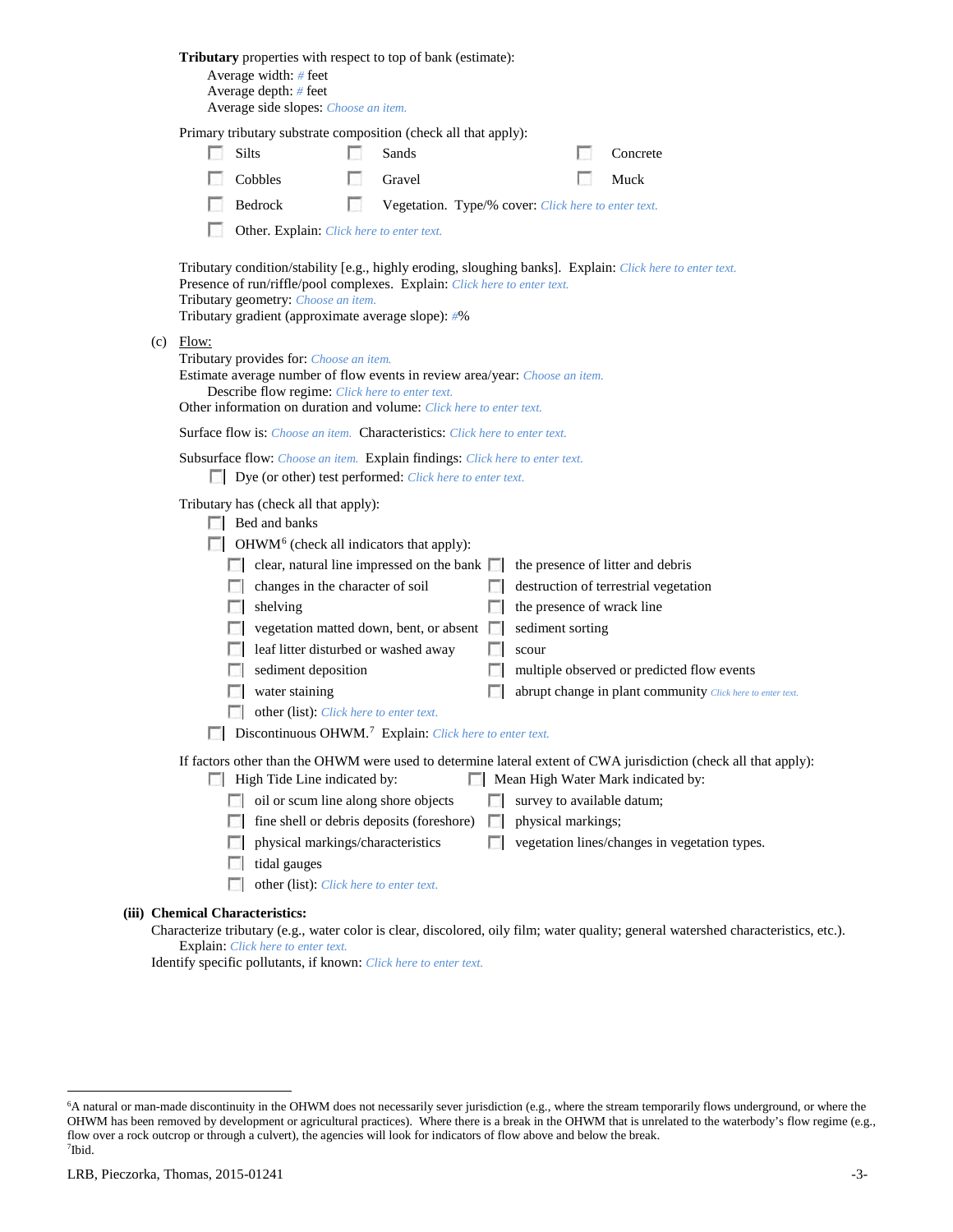# **(iv) Biological Characteristics. Channel supports (check all that apply):**

- Riparian corridor. Characteristics (type, average width): *Click here to enter text.*
- Wetland fringe. Characteristics: *Click here to enter text.*
- Habitat for:
	- Federally Listed species. Explain findings: *Click here to enter text.*
	- Fish/spawn areas. Explain findings: *Click here to enter text.*
	- Other environmentally-sensitive species. Explain findings: *Click here to enter text.*
	- n Aquatic/wildlife diversity. Explain findings: *Click here to enter text.*

#### **2. Characteristics of wetlands adjacent to non-TNW that flow directly or indirectly into TNW**

#### **(i) Physical Characteristics:**

- (a) General Wetland Characteristics:
	- Properties:

Wetland size: *#* acres Wetland type. Explain: *Click here to enter text.*

Wetland quality. Explain: *Click here to enter text.*

Project wetlands cross or serve as state boundaries. Explain: *Click here to enter text.*

(b) General Flow Relationship with Non-TNW: Flow is: *Choose an item.* Explain: *Click here to enter text.*

Surface flow is: *Choose an item.* Characteristics: *Click here to enter text.*

Subsurface flow: *Choose an item.* Explain findings: *Click here to enter text.*

Dye (or other) test performed: *Click here to enter text.*

#### (c) Wetland Adjacency Determination with Non-TNW:

- $\Box$  Directly abutting
- Not directly abutting
	- 100 Discrete wetland hydrologic connection. Explain: *Click here to enter text.*
	- Ecological connection. Explain: *Click here to enter text.* **The Company**
	- $\sim$ Separated by berm/barrier. Explain: *Click here to enter text.*
- (d) Proximity (Relationship) to TNW

Project wetlands are *Choose an item.* river miles from TNW. Project waters are *Choose an item.* aerial (straight) miles from TNW. Flow is from: *Choose an item.* Estimate approximate location of wetland as within the *Choose an item.* floodplain.

#### **(ii) Chemical Characteristics:**

Characterize wetland system (e.g., water color is clear, brown, oil film on surface; water quality; general watershed characteristics; etc.). Explain: *Click here to enter text.*

Identify specific pollutants, if known: *Click here to enter text.*

## **(iii) Biological Characteristics. Wetland supports (check all that apply):**

- Riparian buffer. Characteristics (type, average width): *Click here to enter text.*
- Vegetation type/percent cover. Explain: *Click here to enter text.*
- $\Box$  Habitat for:
	- Federally Listed species. Explain findings: *Click here to enter text*.
	- Fish/spawn areas. Explain findings: *Click here to enter text*.
	- Other environmentally-sensitive species. Explain findings: *Click here to enter text.*
	- Aquatic/wildlife diversity. Explain findings: *Click here to enter text.*

#### **3. Characteristics of all wetlands adjacent to the tributary (if any)**

All wetland(s) being considered in the cumulative analysis: *Choose an item.* Approximately (*#*) acres in total are being considered in the cumulative analysis.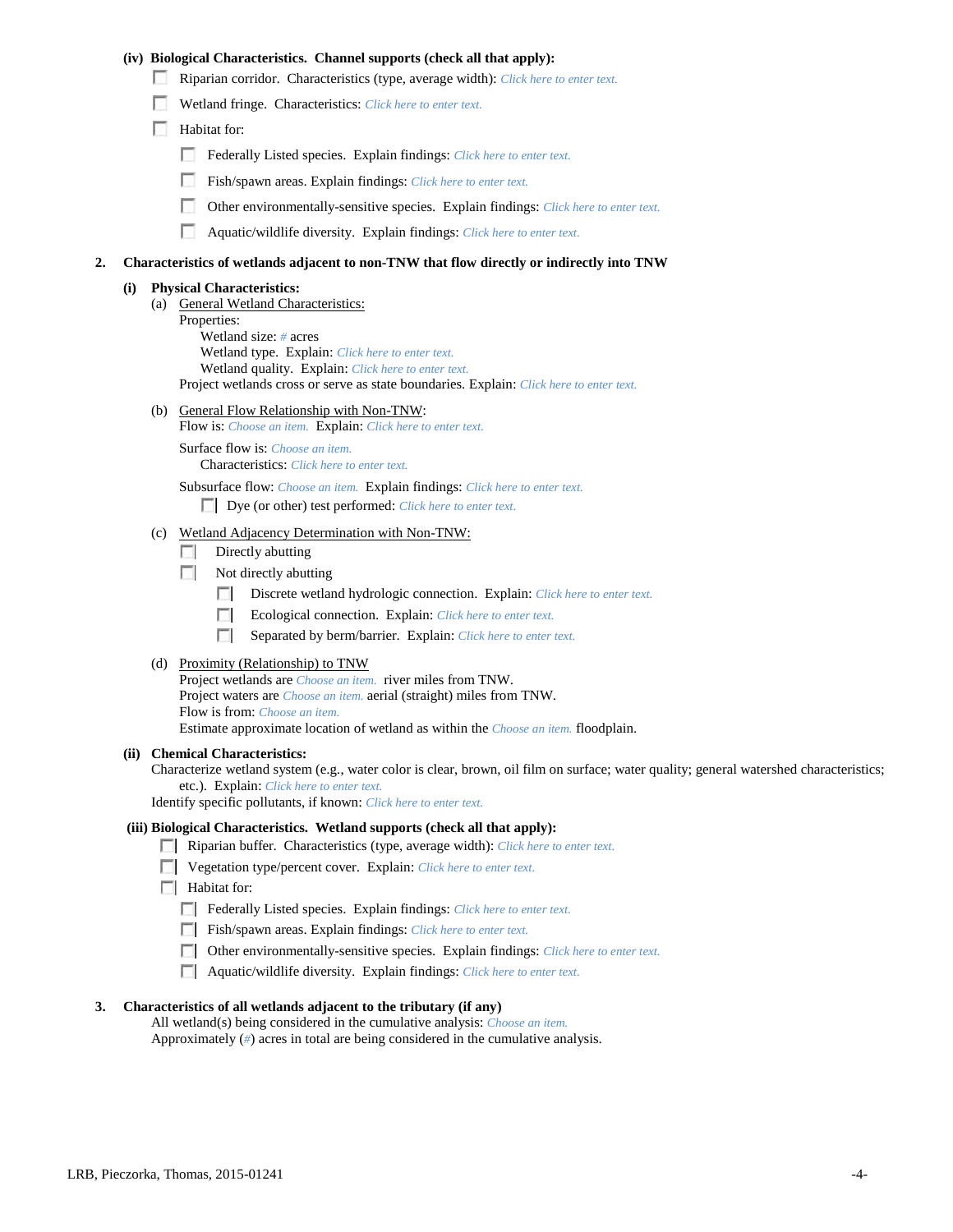For each wetland, specify the following:

| Directly abuts? $(Y/N)$ | Size (in acres) | Directly abuts? $(Y/N)$ | Size (in acres) |
|-------------------------|-----------------|-------------------------|-----------------|
| Y/N                     |                 |                         |                 |
| Y/N                     |                 | Y/N                     |                 |
| Y/N                     |                 | Y/N                     |                 |
| Y/N                     |                 | Y/N                     |                 |

Summarize overall biological, chemical and physical functions being performed: *Click here to enter text.*

# **C. SIGNIFICANT NEXUS DETERMINATION**

**A significant nexus analysis will assess the flow characteristics and functions of the tributary itself and the functions performed by any wetlands adjacent to the tributary to determine if they significantly affect the chemical, physical, and biological integrity of a TNW. For each of the following situations, a significant nexus exists if the tributary, in combination with all of its adjacent wetlands, has more than a speculative or insubstantial effect on the chemical, physical and/or biological integrity of a TNW. Considerations when evaluating significant nexus include, but are not limited to the volume, duration, and frequency of the flow of water in the tributary and its proximity to a TNW, and the functions performed by the tributary and all its adjacent wetlands. It is not appropriate to determine significant nexus based solely on any specific threshold of distance (e.g. between a tributary and its adjacent wetland or between a tributary and the TNW). Similarly, the fact an adjacent wetland lies within or outside of a floodplain is not solely determinative of significant nexus.** 

### **Draw connections between the features documented and the effects on the TNW, as identified in the** *Rapanos* **Guidance and discussed in the Instructional Guidebook. Factors to consider include, for example:**

- Does the tributary, in combination with its adjacent wetlands (if any), have the capacity to carry pollutants or flood waters to TNWs, or to reduce the amount of pollutants or flood waters reaching a TNW?
- Does the tributary, in combination with its adjacent wetlands (if any), provide habitat and lifecycle support functions for fish and other species, such as feeding, nesting, spawning, or rearing young for species that are present in the TNW?
- Does the tributary, in combination with its adjacent wetlands (if any), have the capacity to transfer nutrients and organic carbon that support downstream foodwebs?
- Does the tributary, in combination with its adjacent wetlands (if any), have other relationships to the physical, chemical, or biological integrity of the TNW?

### *Note: the above list of considerations is not inclusive and other functions observed or known to occur should be documented below:*

- **1. Significant nexus findings for non-RPW that has no adjacent wetlands and flows directly or indirectly into TNWs.** Explain findings of presence or absence of significant nexus below, based on the tributary itself, then go to Section III.D: *Click here to enter text.*
- **2. Significant nexus findings for non-RPW and its adjacent wetlands, where the non-RPW flows directly or indirectly into TNWs.**  Explain findings of presence or absence of significant nexus below, based on the tributary in combination with all of its adjacent wetlands, then go to Section III.D: *Click here to enter text.*
- **3. Significant nexus findings for wetlands adjacent to an RPW but that do not directly abut the RPW.** Explain findings of presence or absence of significant nexus below, based on the tributary in combination with all of its adjacent wetlands, then go to Section III.D: *Click here to enter text.*

# **D. DETERMINATIONS OF JURISDICTIONAL FINDINGS. THE SUBJECT WATERS/WETLANDS ARE (CHECK ALL THAT APPLY):**

- **1. TNWs and Adjacent Wetlands.** Check all that apply and provide size estimates in review area:
	- TNWs: *#* linear feet *#* width (ft), Or, *#* acres.
	- **Wetlands adjacent to TNWs: # acres.**

# **2. RPWs that flow directly or indirectly into TNWs.**

- Tributaries of TNWs where tributaries typically flow year-round are jurisdictional. Provide data and rationale indicating that tributary is perennial: Lime Lake is a perennial lake with perennial outflow which eventually enters Cattaraugus Creek and ultimately Lake Erie..
- Tributaries of TNW where tributaries have continuous flow "seasonally" (e.g., typically three months each year) are jurisdictional. Data supporting this conclusion is provided at Section III.B. Provide rationale indicating that tributary flows seasonally: *Click here to enter text.*.

Provide estimates for jurisdictional waters in the review area (check all that apply):

- **Tributary waters:** # linear feet # width (ft).
- Other non-wetland waters: # acres.

Identify type(s) of waters: *Click here to enter text.*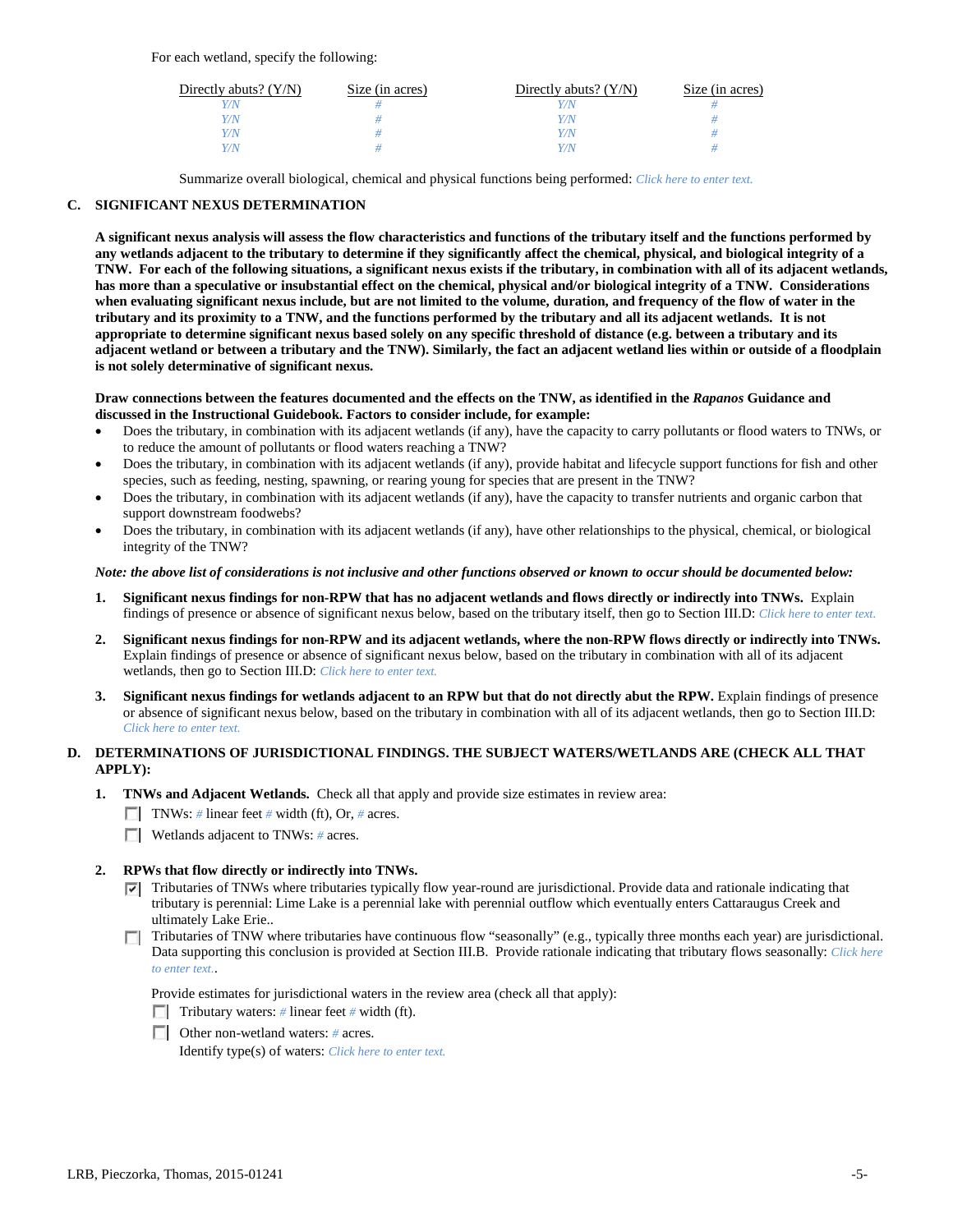## **3. Non-RPWs[8](#page-5-0) that flow directly or indirectly into TNWs.**

Waterbody that is not a TNW or an RPW, but flows directly or indirectly into a TNW, and it has a significant nexus with a TNW is jurisdictional. Data supporting this conclusion is provided at Section III.C.

Provide estimates for jurisdictional waters within the review area (check all that apply):

- **Tributary waters:** # linear feet # width (ft).
- Other non-wetland waters: *#* acres. Identify type(s) of waters: *Click here to enter text.*
- **4. Wetlands directly abutting an RPW that flow directly or indirectly into TNWs.**
	- **Wetlands directly abut RPW and thus are jurisdictional as adjacent wetlands.** 
		- $\Box$  Wetlands directly abutting an RPW where tributaries typically flow year-round. Provide data and rationale indicating that tributary is perennial in Section III.D.2, above. Provide rationale indicating that wetland is directly abutting an RPW: *Click here to enter text.*
		- Wetlands directly abutting an RPW where tributaries typically flow "seasonally." Provide data indicating that tributary is seasonal in Section III.B and rationale in Section III.D.2, above. Provide rationale indicating that wetland is directly abutting an RPW: *Click here to enter text.*

Provide acreage estimates for jurisdictional wetlands in the review area: *#* acres.

- **5. Wetlands adjacent to but not directly abutting an RPW that flow directly or indirectly into TNWs.**
	- $\Box$  Wetlands that do not directly abut an RPW, but when considered in combination with the tributary to which they are adjacent and with similarly situated adjacent wetlands, have a significant nexus with a TNW are jurisidictional. Data supporting this conclusion is provided at Section III.C.

Provide acreage estimates for jurisdictional wetlands in the review area: *#* acres.

- **6. Wetlands adjacent to non-RPWs that flow directly or indirectly into TNWs.** 
	- Wetlands adjacent to such waters, and have when considered in combination with the tributary to which they are adjacent Г. and with similarly situated adjacent wetlands, have a significant nexus with a TNW are jurisdictional. Data supporting this conclusion is provided at Section III.C.

Provide estimates for jurisdictional wetlands in the review area: *#* acres.

### **7. Impoundments of jurisdictional waters. [9](#page-5-1)**

As a general rule, the impoundment of a jurisdictional tributary remains jurisdictional.

- Demonstrate that impoundment was created from "waters of the U.S.," or
- Demonstrate that water meets the criteria for one of the categories presented above (1-6), or
- n Demonstrate that water is isolated with a nexus to commerce (see E below).
- **E. ISOLATED [INTERSTATE OR INTRA-STATE] WATERS, INCLUDING ISOLATED WETLANDS, THE USE, DEGRADATION OR DESTRUCTION OF WHICH COULD AFFECT INTERSTATE COMMERCE, INCLUDING ANY SUCH WATERS (CHECK ALL THAT APPLY):[10](#page-5-2)**
	- which are or could be used by interstate or foreign travelers for recreational or other purposes.
	- from which fish or shellfish are or could be taken and sold in interstate or foreign commerce.
	- which are or could be used for industrial purposes by industries in interstate commerce.
	- Interstate isolated waters.Explain: *Click here to enter text.*
	- Other factors.Explain: *Click here to enter text.*

#### **Identify water body and summarize rationale supporting determination:** *Click here to enter text.*

Provide estimates for jurisdictional waters in the review area (check all that apply):

- Tributary waters: # linear feet # width (ft).
- Other non-wetland waters: *#* acres.

Identify type(s) of waters: *Click here to enter text.*

Wetlands: *#* acres.

 $\frac{1}{8}$ See Footnote # 3.

<span id="page-5-1"></span><span id="page-5-0"></span><sup>&</sup>lt;sup>9</sup> To complete the analysis refer to the key in Section III.D.6 of the Instructional Guidebook.

<span id="page-5-2"></span><sup>&</sup>lt;sup>10</sup> Prior to asserting or declining CWA jurisdiction based solely on this category, Corps Districts will elevate the action to Corps and EPA HQ for review consistent with the process described in the Corps/EPA *Memorandum Regarding CWA Act Jurisdiction Following Rapanos.*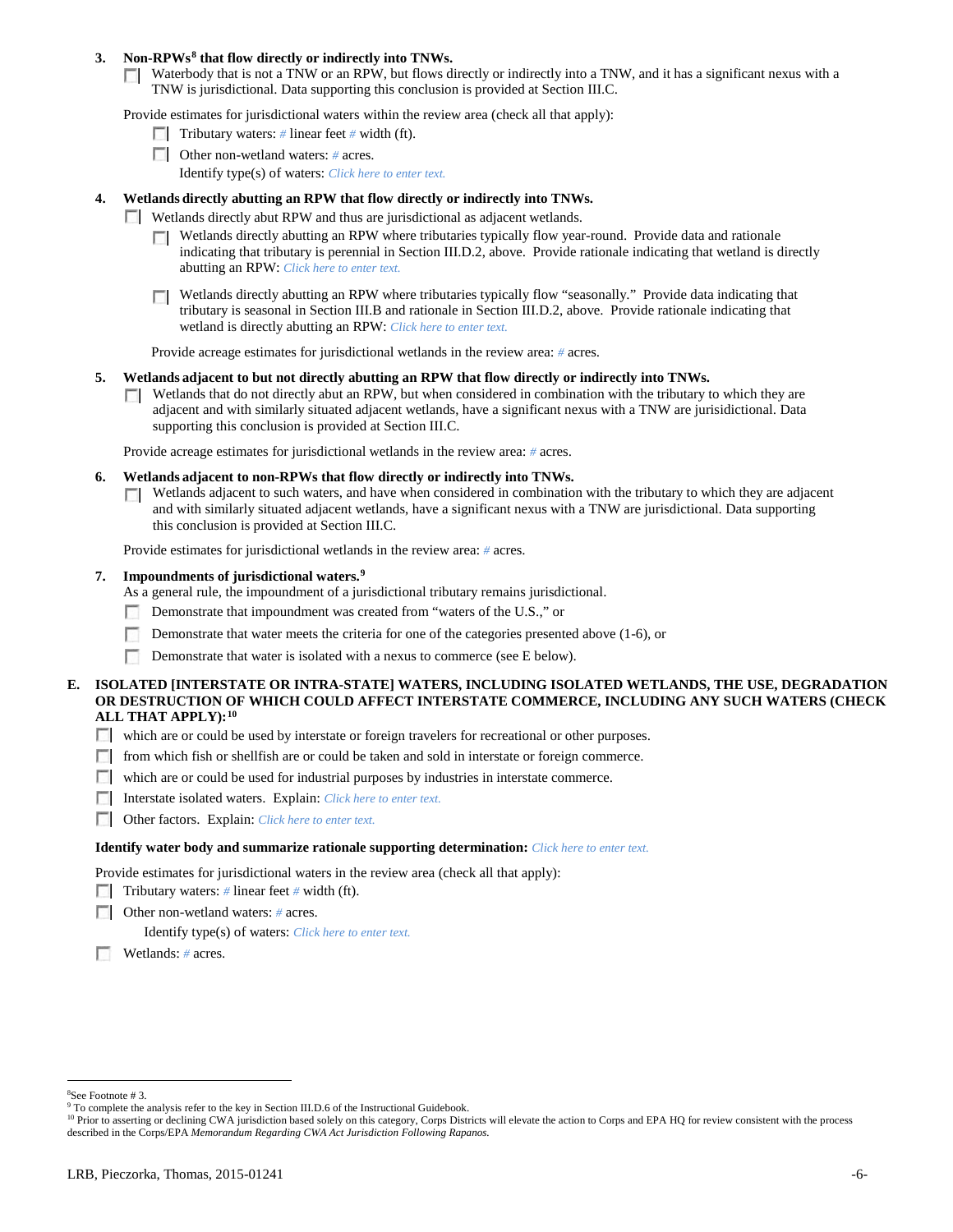| F. |            | NON-JURISDICTIONAL WATERS, INCLUDING WETLANDS (CHECK ALL THAT APPLY):                                                                                                                                                                                                                                                     |
|----|------------|---------------------------------------------------------------------------------------------------------------------------------------------------------------------------------------------------------------------------------------------------------------------------------------------------------------------------|
|    | <b>COL</b> | If potential wetlands were assessed within the review area, these areas did not meet the criteria in the 1987 Corps of Engineers<br>Wetland Delineation Manual and/or appropriate Regional Supplements.<br>Review area included isolated waters with no substantial nexus to interstate (or foreign) commerce.            |
|    |            | Prior to the Jan 2001 Supreme Court decision in "SWANCC," the review area would have been regulated based solely on the<br>"Migratory Bird Rule" (MBR).                                                                                                                                                                   |
|    | L.         | Waters do not meet the "Significant Nexus" standard, where such a finding is required for jurisdiction. Explain: Click here to enter text.                                                                                                                                                                                |
|    | П          | Other: (explain, if not covered above): Click here to enter text.                                                                                                                                                                                                                                                         |
|    |            | Provide acreage estimates for non-jurisdictional waters in the review area, where the sole potential basis of jurisdiction is the MBR factors<br>(i.e., presence of migratory birds, presence of endangered species, use of water for irrigated agriculture), using best professional judgment<br>(check all that apply): |
|    |            | Non-wetland waters (i.e., rivers, streams): # linear feet # width (ft).                                                                                                                                                                                                                                                   |
|    |            | Lakes/ponds: $# \, \text{acres.}$                                                                                                                                                                                                                                                                                         |
|    |            | Other non-wetland waters: # acres. List type of aquatic resource: Click here to enter text                                                                                                                                                                                                                                |
|    |            | Wetlands: # acres.                                                                                                                                                                                                                                                                                                        |
|    |            | Provide acreage estimates for non-jurisdictional waters in the review area that do not meet the "Significant Nexus" standard, where such a<br>finding is required for jurisdiction (check all that apply):                                                                                                                |
|    |            | Non-wetland waters (i.e., rivers, streams): $\#$ linear feet $\#$ width (ft).                                                                                                                                                                                                                                             |
|    |            | Lakes/ponds: $# \, \text{acres.}$                                                                                                                                                                                                                                                                                         |
|    |            | Other non-wetland waters: # acres. List type of aquatic resource: Click here to enter text                                                                                                                                                                                                                                |
|    |            | Wetlands: # acres.                                                                                                                                                                                                                                                                                                        |
|    |            | <b>SECTION IV: DATA SOURCES.</b>                                                                                                                                                                                                                                                                                          |
|    |            | A. SUPPORTING DATA. Data reviewed for JD (check all that apply - checked items shall be included in case file and, where checked and<br>requested, appropriately reference sources below):<br>Maps, plans, plots or plat submitted by or on behalf of the applicant/consultant: Click here to enter text.                 |
|    |            | Data sheets prepared/submitted by or on behalf of the applicant/consultant.                                                                                                                                                                                                                                               |
|    |            | Office concurs with data sheets/delineation report.                                                                                                                                                                                                                                                                       |
|    |            | Office does not concur with data sheets/delineation report.<br>$\Box$                                                                                                                                                                                                                                                     |
|    |            | Data sheets prepared by the Corps: Click here to enter text.                                                                                                                                                                                                                                                              |
|    |            | Corps navigable waters' study: Click here to enter text.                                                                                                                                                                                                                                                                  |
|    |            | U.S. Geological Survey Hydrologic Atlas: Click here to enter text.                                                                                                                                                                                                                                                        |
|    |            |                                                                                                                                                                                                                                                                                                                           |
|    |            | USGS NHD data.                                                                                                                                                                                                                                                                                                            |
|    |            | <b>USGS 8</b> and 12 digit HUC maps.                                                                                                                                                                                                                                                                                      |
|    | ⊽          | U.S. Geological Survey map(s). Cite scale & quad name: 1:24000, NY- Delevan                                                                                                                                                                                                                                               |
|    |            | USDA Natural Resources Conservation Service Soil Survey. Citation: Click here to enter text.                                                                                                                                                                                                                              |
|    | г          | National wetlands inventory map(s). Cite name: Click here to enter text.                                                                                                                                                                                                                                                  |
|    | г          | State/Local wetland inventory map(s): Click here to enter text.                                                                                                                                                                                                                                                           |
|    |            | FEMA/FIRM maps: Click here to enter text.                                                                                                                                                                                                                                                                                 |
|    |            | 100-year Floodplain Elevation is: Click here to enter text. (National Geodectic Vertical Datum of 1929)                                                                                                                                                                                                                   |
|    |            | Photographs:   Aerial (Name & Date): Click here to enter text.                                                                                                                                                                                                                                                            |
|    |            | Other (Name & Date): Click here to enter text.<br>or $\Box$                                                                                                                                                                                                                                                               |
|    |            | Previous determination(s). File no. and date of response letter: Click here to enter text.                                                                                                                                                                                                                                |
|    | г          | Applicable/supporting case law: Click here to enter text.                                                                                                                                                                                                                                                                 |
|    | г<br>г     | Applicable/supporting scientific literature: Click here to enter text.<br>Other information (please specify): Click here to enter text.                                                                                                                                                                                   |

# **B. ADDITIONAL COMMENTS TO SUPPORT JD:** *Click here to enter text.*